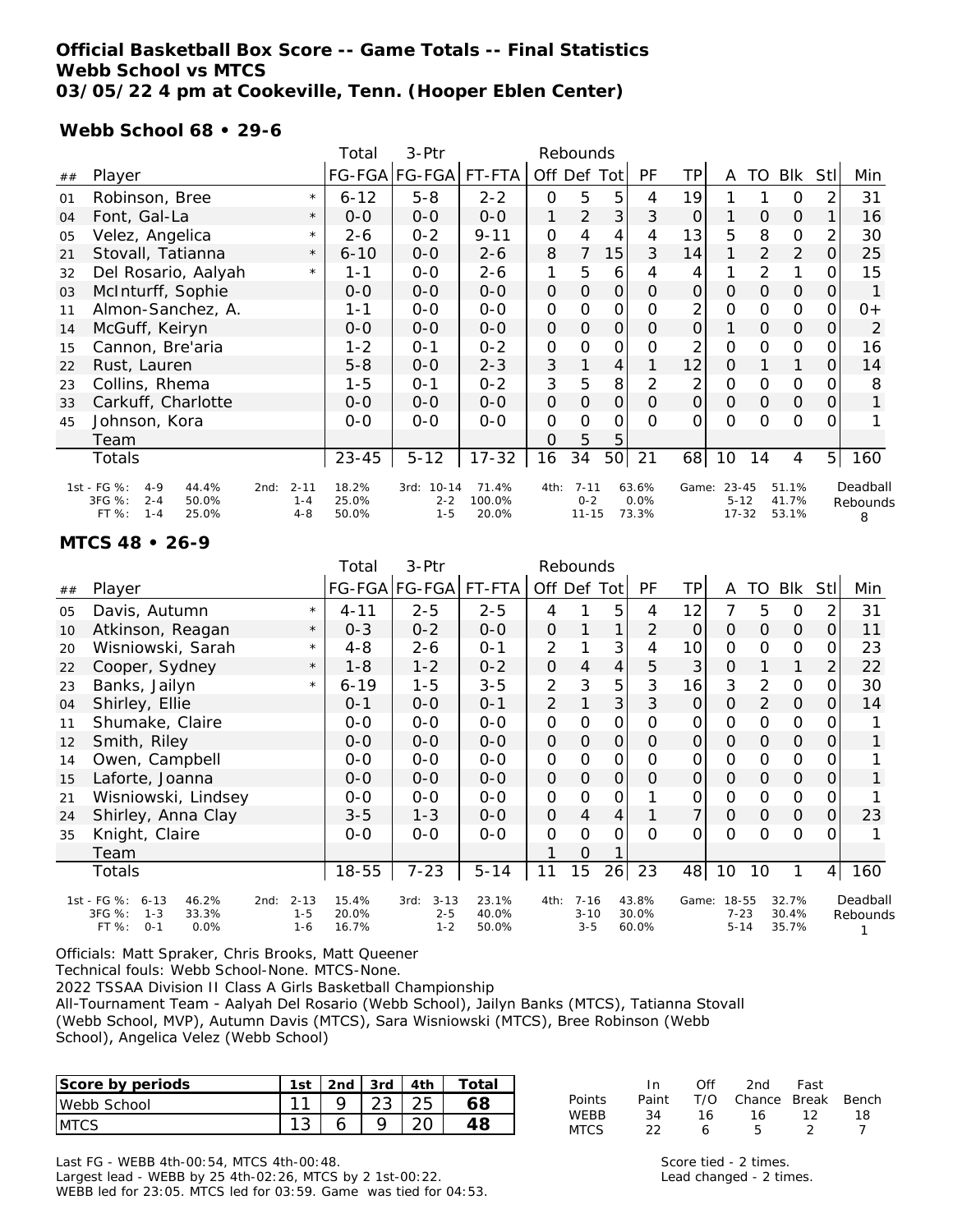# **Webb School vs MTCS 03/05/22 4 pm at Cookeville, Tenn. (Hooper Eblen Center) 1st PERIOD Play-by-Play (Page 1)**

| <b>HOME TEAM: MTCS</b>                 | Time  | Score     |                | Margin VISITORS: Webb School           |
|----------------------------------------|-------|-----------|----------------|----------------------------------------|
| TURNOVR by Banks, Jailyn               | 07:47 |           |                |                                        |
|                                        | 07:44 |           |                | STEAL by Velez, Angelica               |
|                                        | 07:43 |           |                | FOUL by Velez, Angelica (P1T1)         |
|                                        | 07:43 |           |                | TURNOVR by Velez, Angelica             |
| BLOCK by Cooper, Sydney                | 07:24 |           |                | MISSED JUMPER by Rust, Lauren          |
|                                        | 07:19 |           |                | REBOUND (OFF) by Rust, Lauren          |
|                                        | 07:19 |           |                | STEAL by Font, Gal-La                  |
| FOUL by Atkinson, Reagan (P1T1)        | 07:19 |           |                |                                        |
| FOUL by Atkinson, Reagan (P2T2)        | 07:05 |           |                | MISSED FT SHOT by Velez, Angelica      |
|                                        | 07:05 |           |                | REBOUND (OFF) by (DEADBALL)            |
|                                        | 07:05 | $0 - 1$   | V <sub>1</sub> | GOOD! FT SHOT by Velez, Angelica       |
| SUB IN: Shirley, Anna Clay             | 07:05 |           |                |                                        |
| SUB OUT: Atkinson, Reagan              | 07:05 |           |                |                                        |
| TURNOVR by Cooper, Sydney              | 06:57 |           |                |                                        |
|                                        | 06:42 |           |                | MISSED 3 PTR by Robinson, Bree         |
|                                        | 06:42 |           |                | REBOUND (OFF) by Stovall, Tatianna     |
|                                        | 06:37 | $0 - 3$   | V <sub>3</sub> | GOOD! LAYUP by Stovall, Tatianna [PNT] |
| MISSED 3 PTR by Banks, Jailyn          | 06:17 |           |                |                                        |
| REBOUND (OFF) by Davis, Autumn         | 06:17 |           |                |                                        |
| MISSED JUMPER by Davis, Autumn         |       |           |                |                                        |
|                                        | 06:12 |           |                | REBOUND (DEF) by Del Rosario, Aalyah   |
| FOUL by Cooper, Sydney (P1T3)          | 06:04 |           |                | MISSED FT SHOT by Stovall, Tatianna    |
|                                        | 06:04 |           |                | REBOUND (OFF) by (DEADBALL)            |
| REBOUND (DEF) by Banks, Jailyn         | 06:04 |           |                | MISSED FT SHOT by Stovall, Tatianna    |
| FOUL by Banks, Jailyn (P1T4)           | 05:45 |           |                |                                        |
| TURNOVR by Banks, Jailyn               | 05:45 |           |                |                                        |
|                                        | 05:28 | $0 - 6$   | V6             | GOOD! 3 PTR by Robinson, Bree          |
| TIMEOUT 30sec                          | 05:23 |           |                |                                        |
| GOOD! LAYUP by Banks, Jailyn [PNT]     | 05:12 | $2 - 6$   | $V_4$          |                                        |
|                                        | 04:58 | $2 - 9$   | V <sub>7</sub> | GOOD! 3 PTR by Robinson, Bree          |
|                                        | 04:58 |           |                | ASSIST by Del Rosario, Aalyah          |
|                                        | 04:41 |           |                | FOUL by Velez, Angelica (P2T2)         |
|                                        | 04:41 |           |                | SUB IN: Cannon, Bre'aria               |
|                                        | 04:41 |           |                | SUB OUT: Velez, Angelica               |
| MISSED JUMPER by Banks, Jailyn         | 04:38 |           |                | REBOUND (DEF) by Del Rosario, Aalyah   |
|                                        | 04:29 |           |                | TURNOVR by Robinson, Bree              |
| STEAL by Davis, Autumn                 | 04:28 |           |                |                                        |
| GOOD! LAYUP by Banks, Jailyn [FB/PNT]  | 04:25 | $4 - 9$   | V <sub>5</sub> |                                        |
| ASSIST by Davis, Autumn                | 04:25 |           |                |                                        |
|                                        | 04:20 |           |                | FOUL by Stovall, Tatianna (P1T3)       |
|                                        | 04:20 |           |                | TURNOVR by Stovall, Tatianna           |
|                                        | 03:53 |           |                | FOUL by Robinson, Bree (P1T4)          |
| <b>TIMEOUT MEDIA</b>                   | 03:53 |           |                |                                        |
| FOUL by Wisniowski, Sarah (P1T5)       | 03:23 |           |                |                                        |
|                                        | 03:23 |           |                | SUB IN: Velez, Angelica                |
|                                        | 03:23 |           |                | SUB OUT: Font, Gal-La                  |
|                                        | 03:20 | $4 - 11$  | V 7            | GOOD! LAYUP by Cannon, Bre'aria [PNT]  |
|                                        | 03:20 |           |                | ASSIST by Velez, Angelica              |
| GOOD! LAYUP by Wisniowski, Sarah [PNT] | 03:13 | $6 - 11$  | V <sub>5</sub> |                                        |
| ASSIST by Banks, Jailyn                | 03:13 |           |                |                                        |
| MISSED FT SHOT by Wisniowski, Sarah    | 03:13 |           |                | FOUL by Del Rosario, Aalyah (P1T5)     |
|                                        | 03:13 |           |                | REBOUND (DEF) by Del Rosario, Aalyah   |
| GOOD! LAYUP by Wisniowski, Sarah [PNT] |       |           | V <sub>3</sub> |                                        |
| ASSIST by Davis, Autumn                | 02:50 | $8 - 11$  |                |                                        |
|                                        | 02:50 |           |                |                                        |
| REBOUND (DEF) by Cooper, Sydney        | 02:42 |           |                | MISSED LAYUP by Stovall, Tatianna      |
| MISSED JUMPER by Cooper, Sydney        | 02:35 |           |                | REBOUND (DEF) by Robinson, Bree        |
| FOUL by Banks, Jailyn (P2T6)           | 02:27 |           |                |                                        |
|                                        | 02:27 |           |                | SUB IN: Rust, Lauren                   |
|                                        | 02:27 |           |                | SUB OUT: Stovall, Tatianna             |
| REBOUND (DEF) by Shirley, Anna Clay    | 02:22 |           |                | MISSED JUMPER by Rust, Lauren          |
| GOOD! 3 PTR by Wisniowski, Sarah       | 02:06 | $11 - 11$ | T <sub>1</sub> |                                        |
|                                        |       |           |                |                                        |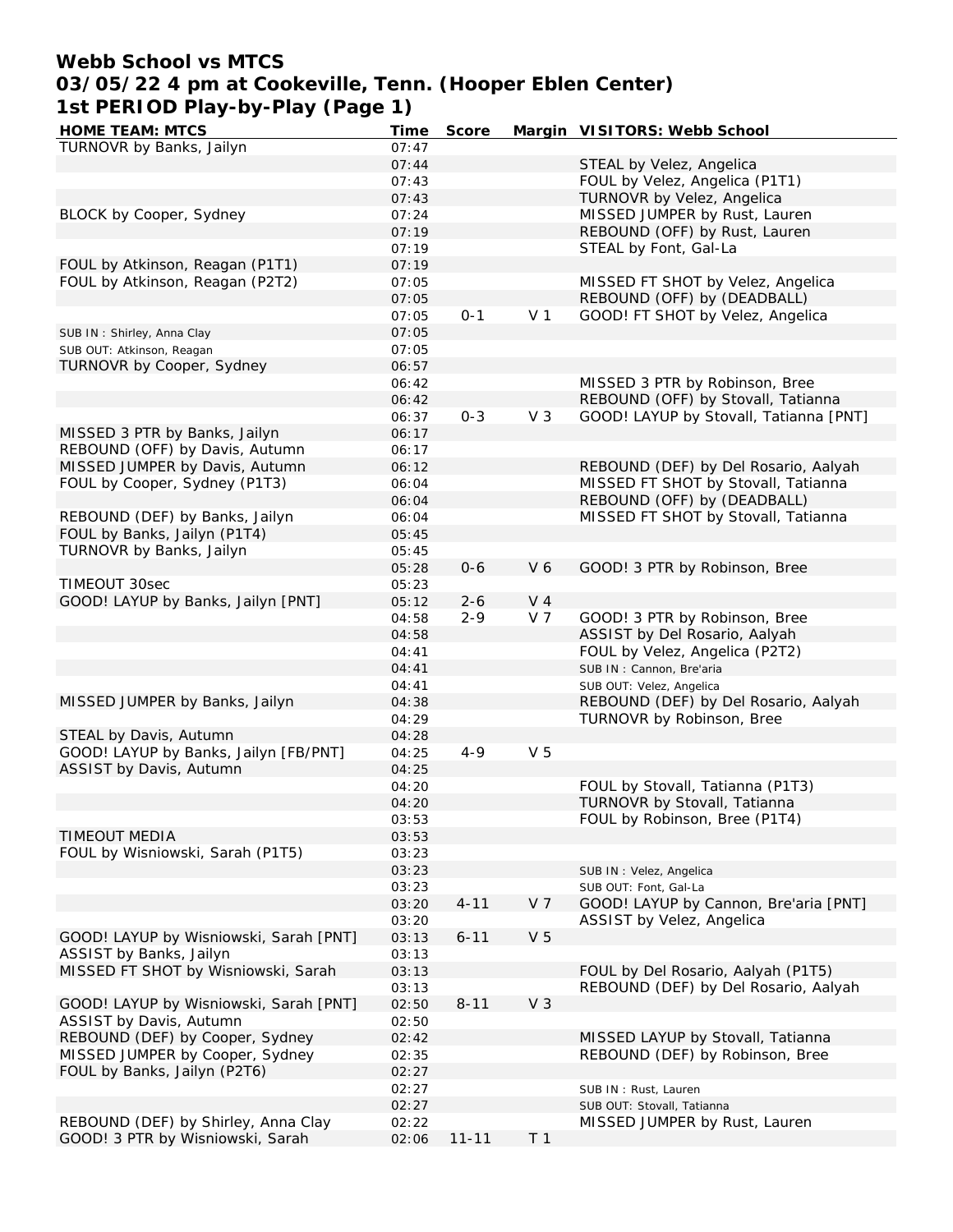# **Webb School vs MTCS 03/05/22 4 pm at Cookeville, Tenn. (Hooper Eblen Center) 1st PERIOD Play-by-Play (Page 2)**

| HOME TEAM: MTCS                         | Time  | Score     |                | Margin VISITORS: Webb School    |
|-----------------------------------------|-------|-----------|----------------|---------------------------------|
| ASSIST by Davis, Autumn                 | 02:06 |           |                |                                 |
|                                         | 01:55 |           |                | TIMEOUT 30sec                   |
|                                         | 01:34 |           |                | TURNOVR by Velez, Angelica      |
|                                         | 01:34 |           |                | SUB IN: Collins, Rhema          |
|                                         | 01:34 |           |                | SUB OUT: Del Rosario, Aalyah    |
| MISSED 3 PTR by Davis, Autumn           | 01:07 |           |                | REBOUND (DEF) by (TEAM)         |
|                                         | 00:55 |           |                | TURNOVR by Velez, Angelica      |
| STEAL by Cooper, Sydney                 | 00:53 |           |                |                                 |
| MISSED JUMPER by Banks, Jailyn          | 00:48 |           |                |                                 |
| REBOUND (OFF) by Wisniowski, Sarah      | 00:48 |           |                |                                 |
|                                         | 00:46 |           |                | FOUL by Collins, Rhema (P1T6)   |
| MISSED JUMPER by Banks, Jailyn          | 00:42 |           |                | REBOUND (DEF) by (TEAM)         |
|                                         | 00:32 |           |                | TURNOVR by Velez, Angelica      |
| GOOD! LAYUP by Shirley, Anna Clay [PNT] | 00:22 | $13 - 11$ | H <sub>2</sub> |                                 |
| ASSIST by Davis, Autumn                 | 00:22 |           |                |                                 |
|                                         | 00:00 |           |                | MISSED 3 PTR by Velez, Angelica |
|                                         | 00:00 |           |                | REBOUND (OFF) by (DEADBALL)     |

MTCS 13, Webb School 11

|                                              | ∩ff | 2nd     | – Fast |                        |
|----------------------------------------------|-----|---------|--------|------------------------|
| 1st period-only Paint T/O Chance Break Bench |     |         |        |                        |
| Webb School 4 5 3 0 2                        |     |         |        | Score tied - 1 time.   |
| MTCS 10                                      |     | 4 0 2 2 |        | Lead changed - 1 time. |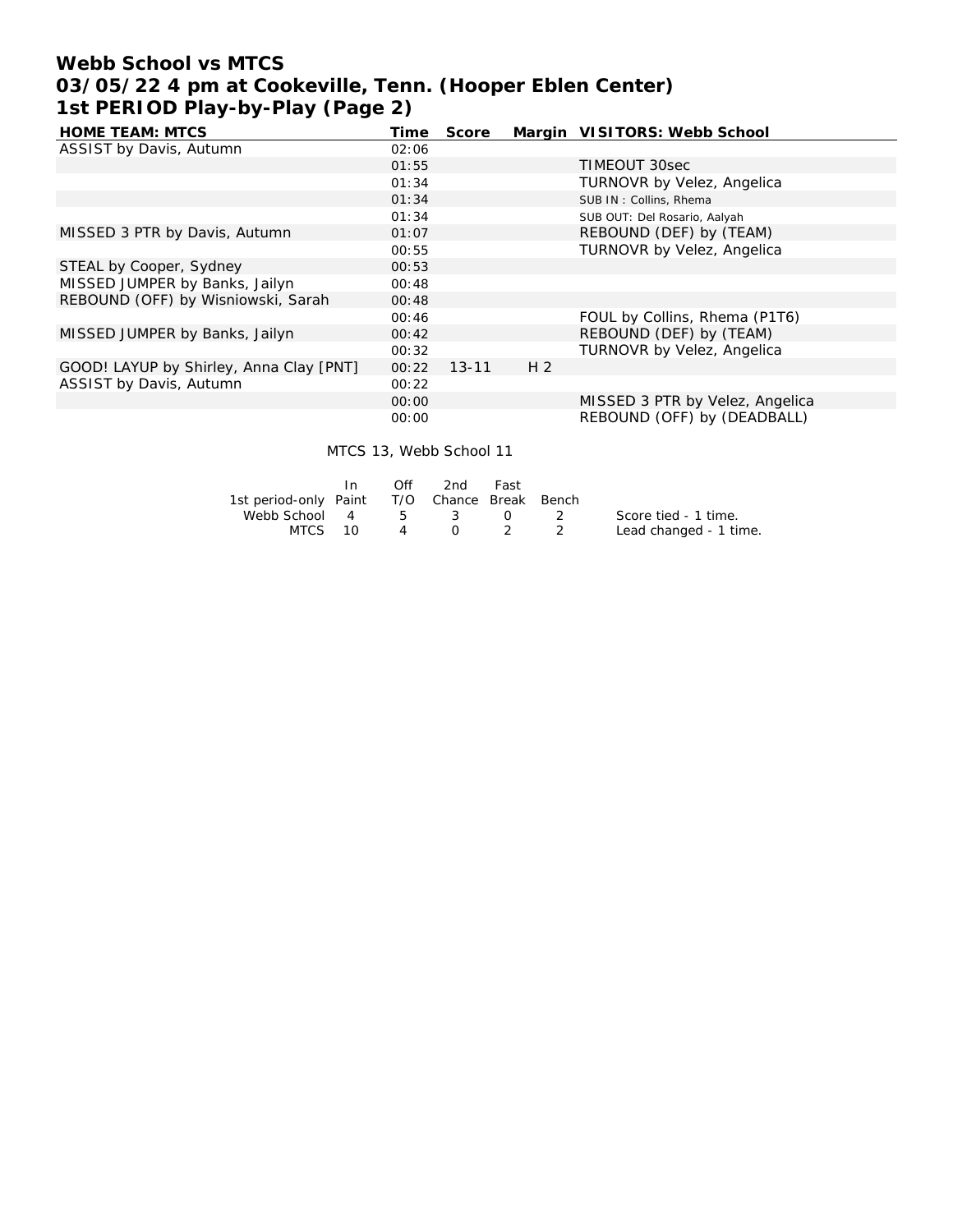# **Webb School vs MTCS 03/05/22 4 pm at Cookeville, Tenn. (Hooper Eblen Center) 2nd PERIOD Play-by-Play (Page 1)**

| HOME TEAM: MTCS                     | Time  | Score     |                | Margin VISITORS: Webb School          |
|-------------------------------------|-------|-----------|----------------|---------------------------------------|
| SUB IN: Shirley, Anna Clay          | 08:00 |           |                | SUB IN: Cannon, Bre'aria              |
| SUB OUT: Atkinson, Reagan           | 08:00 |           |                | SUB IN: Rust, Lauren                  |
|                                     | 08:00 |           |                | SUB OUT: Stovall, Tatianna            |
|                                     | 08:00 |           |                | SUB OUT: Font, Gal-La                 |
| FOUL by Wisniowski, Sarah (P2T7)    | 07:40 |           |                | MISSED FT SHOT by Del Rosario, Aalyah |
|                                     | 07:40 |           |                | REBOUND (OFF) by (DEADBALL)           |
| REBOUND (DEF) by Wisniowski, Sarah  | 07:40 |           |                | MISSED FT SHOT by Del Rosario, Aalyah |
| MISSED LAYUP by Cooper, Sydney      | 07:07 |           |                | BLOCK by Del Rosario, Aalyah          |
|                                     | 07:03 |           |                | REBOUND (DEF) by Del Rosario, Aalyah  |
|                                     | 06:40 |           |                | FOUL by Del Rosario, Aalyah (P2T7)    |
|                                     | 06:40 |           |                | TURNOVR by Del Rosario, Aalyah        |
| MISSED FT SHOT by Davis, Autumn     |       |           |                |                                       |
|                                     | 06:32 |           |                | FOUL by Del Rosario, Aalyah (P3T8)    |
|                                     | 06:32 |           |                | REBOUND (DEF) by Robinson, Bree       |
|                                     | 06:32 |           |                | SUB IN: Stovall, Tatianna             |
|                                     | 06:32 |           |                | SUB OUT: Del Rosario, Aalyah          |
| REBOUND (DEF) by Cooper, Sydney     | 06:16 |           |                | MISSED JUMPER by Robinson, Bree       |
| MISSED 3 PTR by Wisniowski, Sarah   | 05:59 |           |                | REBOUND (DEF) by Robinson, Bree       |
| REBOUND (DEF) by Shirley, Anna Clay | 05:38 |           |                | MISSED JUMPER by Velez, Angelica      |
| MISSED JUMPER by Cooper, Sydney     | 05:18 |           |                | REBOUND (DEF) by Stovall, Tatianna    |
| FOUL by Cooper, Sydney (P2T8)       | 05:06 |           |                | MISSED FT SHOT by Cannon, Bre'aria    |
|                                     | 05:06 |           |                | REBOUND (OFF) by (DEADBALL)           |
| REBOUND (DEF) by Shirley, Anna Clay | 05:06 |           |                | MISSED FT SHOT by Cannon, Bre'aria    |
| SUB IN: Wisniowski, Lindsey         | 05:06 |           |                |                                       |
| SUB OUT: Wisniowski, Sarah          | 05:06 |           |                |                                       |
| MISSED LAYUP by Cooper, Sydney      | 04:58 |           |                | REBOUND (DEF) by Stovall, Tatianna    |
|                                     | 04:50 |           |                | TURNOVR by Velez, Angelica            |
| STEAL by Davis, Autumn              | 04:47 |           |                |                                       |
| TURNOVR by Davis, Autumn            | 04:46 |           |                |                                       |
| FOUL by Wisniowski, Lindsey (P1T9)  | 04:23 | $13 - 12$ | H <sub>1</sub> | GOOD! FT SHOT by Rust, Lauren         |
|                                     | 04:23 | $13 - 13$ | T <sub>2</sub> | GOOD! FT SHOT by Rust, Lauren         |
|                                     | 04:23 |           |                | SUB IN: Collins, Rhema                |
|                                     | 04:23 |           |                | SUB OUT: Stovall, Tatianna            |
| MISSED JUMPER by Banks, Jailyn      | 04:10 |           |                | REBOUND (DEF) by Velez, Angelica      |
|                                     | 04:04 |           |                | TURNOVR by Velez, Angelica            |
| STEAL by Cooper, Sydney             | 04:00 |           |                |                                       |
| MISSED LAYUP by Davis, Autumn       | 03:55 |           |                | BLOCK by Rust, Lauren                 |
|                                     | 03:54 |           |                | REBOUND (DEF) by (TEAM)               |
|                                     | 03:54 |           |                | TIMEOUT MEDIA                         |
|                                     | 03:54 |           |                |                                       |
| SUB IN: Shirley, Ellie              |       |           |                |                                       |
| SUB OUT: Wisniowski, Lindsey        | 03:54 |           |                |                                       |
| REBOUND (DEF) by Shirley, Ellie     | 03:48 |           |                | MISSED 3 PTR by Robinson, Bree        |
| MISSED FT SHOT by Shirley, Ellie    | 03:37 |           |                | FOUL by Rust, Lauren (P1T9)           |
|                                     | 03:37 |           |                | REBOUND (DEF) by Collins, Rhema       |
| REBOUND (DEF) by Davis, Autumn      | 03:21 |           |                | MISSED 3 PTR by Collins, Rhema        |
| MISSED LAYUP by Cooper, Sydney      | 03:11 |           |                |                                       |
| REBOUND (OFF) by Davis, Autumn      | 03:11 |           |                |                                       |
| MISSED 3 PTR by Shirley, Anna Clay  | 02:50 |           |                | REBOUND (DEF) by Collins, Rhema       |
| REBOUND (DEF) by Banks, Jailyn      | 02:29 |           |                | MISSED 3 PTR by Cannon, Bre'aria      |
| MISSED JUMPER by Banks, Jailyn      | 02:19 |           |                | REBOUND (DEF) by Collins, Rhema       |
|                                     | 02:09 | $13 - 16$ | V <sub>3</sub> | GOOD! 3 PTR by Robinson, Bree         |
|                                     | 02:09 |           |                | ASSIST by Velez, Angelica             |
| MISSED 3 PTR by Shirley, Anna Clay  | 01:49 |           |                | REBOUND (DEF) by Robinson, Bree       |
| FOUL by Shirley, Ellie (P1T10)      | 01:43 | $13 - 17$ | V 4            | GOOD! FT SHOT by Robinson, Bree       |
|                                     | 01:43 | $13 - 18$ | V <sub>5</sub> | GOOD! FT SHOT by Robinson, Bree       |
|                                     | 01:43 |           |                | SUB IN: Stovall, Tatianna             |
|                                     | 01:43 |           |                | SUB OUT: Rust, Lauren                 |
| MISSED 3 PTR by Cooper, Sydney      | 01:28 |           |                |                                       |
| REBOUND (OFF) by Banks, Jailyn      | 01:28 |           |                |                                       |
| GOOD! FT SHOT by Banks, Jailyn      | 01:21 | $14 - 18$ | V 4            | FOUL by Stovall, Tatianna (P2T10)     |
| MISSED FT SHOT by Banks, Jailyn     | 01:21 |           |                |                                       |
|                                     |       |           |                |                                       |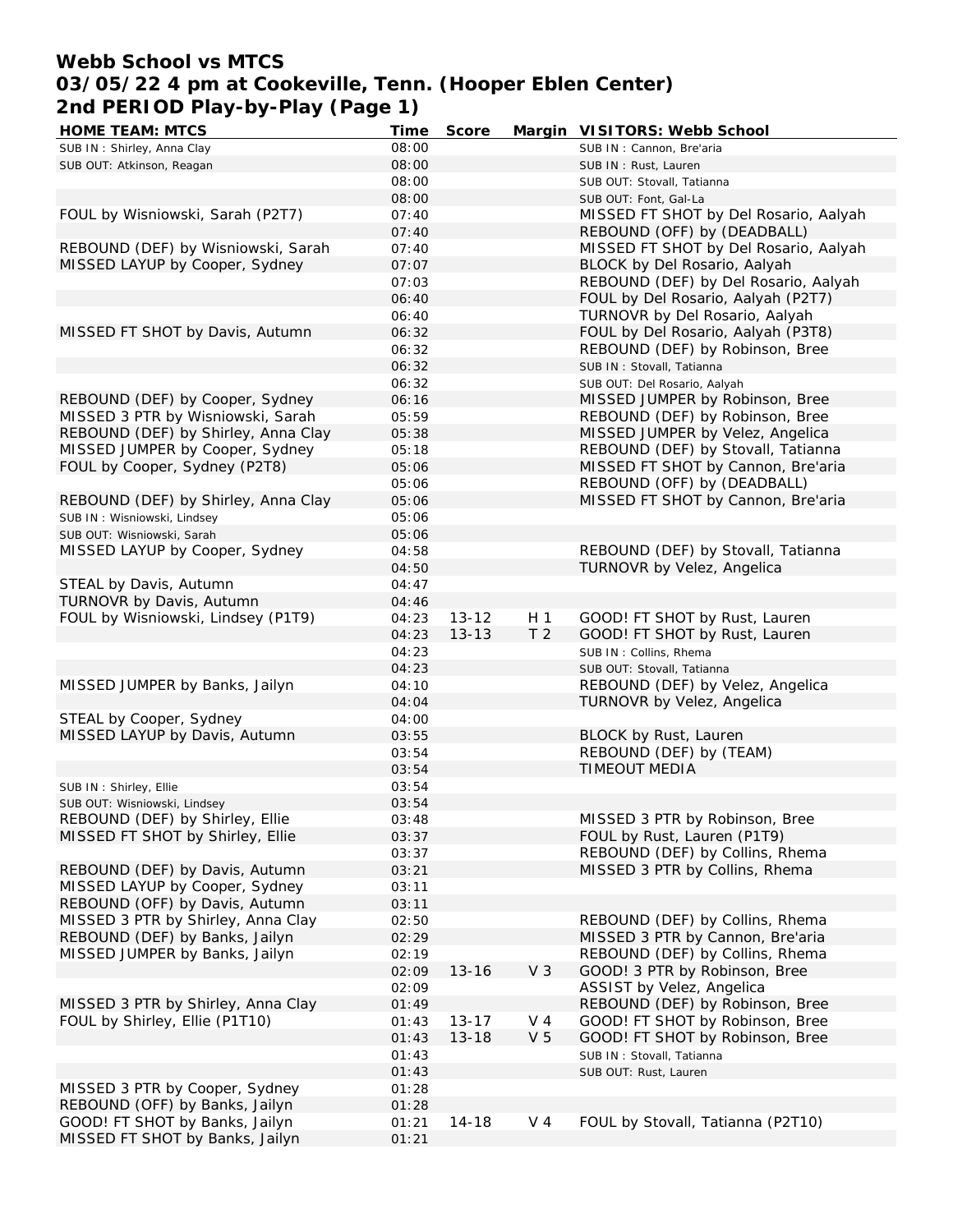# **Webb School vs MTCS 03/05/22 4 pm at Cookeville, Tenn. (Hooper Eblen Center) 2nd PERIOD Play-by-Play (Page 2)**

| <b>HOME TEAM: MTCS</b>                  | Time  | Score     | Margin         | VISITORS: Webb School               |
|-----------------------------------------|-------|-----------|----------------|-------------------------------------|
|                                         | 01:21 |           |                | REBOUND (DEF) by Collins, Rhema     |
| REBOUND (DEF) by Cooper, Sydney         | 01:08 |           |                | MISSED LAYUP by Stovall, Tatianna   |
| MISSED FT SHOT by Cooper, Sydney        | 01:08 |           |                | FOUL by Collins, Rhema (P2T11)      |
| REBOUND (OFF) by (DEADBALL)             | 01:08 |           |                |                                     |
| MISSED FT SHOT by Cooper, Sydney        | 01:08 |           |                | REBOUND (DEF) by Collins, Rhema     |
| SUB IN: Atkinson, Reagan                | 01:08 |           |                |                                     |
| SUB OUT: Banks, Jailyn                  | 01:08 |           |                |                                     |
|                                         | 00:58 |           |                | MISSED JUMPER by Collins, Rhema     |
|                                         | 00:58 |           |                | REBOUND (OFF) by Stovall, Tatianna  |
| REBOUND (DEF) by Atkinson, Reagan       | 00:53 |           |                | MISSED LAYUP by Stovall, Tatianna   |
| GOOD! LAYUP by Shirley, Anna Clay [PNT] | 00:40 | $16 - 18$ | V <sub>2</sub> |                                     |
| ASSIST by Davis, Autumn                 | 00:40 |           |                |                                     |
|                                         | 00:17 |           |                | MISSED JUMPER by Robinson, Bree     |
|                                         | 00:17 |           |                | REBOUND (OFF) by Collins, Rhema     |
|                                         | 00:14 | $16 - 20$ | $V_4$          | GOOD! LAYUP by Collins, Rhema [PNT] |
| GOOD! 3 PTR by Cooper, Sydney           | 00:01 | $19 - 20$ | V <sub>1</sub> |                                     |
| ASSIST by Davis, Autumn                 | 00:01 |           |                |                                     |

Webb School 20, MTCS 19

|                                              | In | Off | 2nd                | Fast |          |                        |
|----------------------------------------------|----|-----|--------------------|------|----------|------------------------|
| 2nd period-only Paint T/O Chance Break Bench |    |     |                    |      |          |                        |
| Webb School 2 2 2 0                          |    |     |                    |      | $\sim$ 4 | Score tied - 1 time.   |
| MTCS 2                                       |    |     | $0 \t 1 \t 0 \t 2$ |      |          | Lead changed - 1 time. |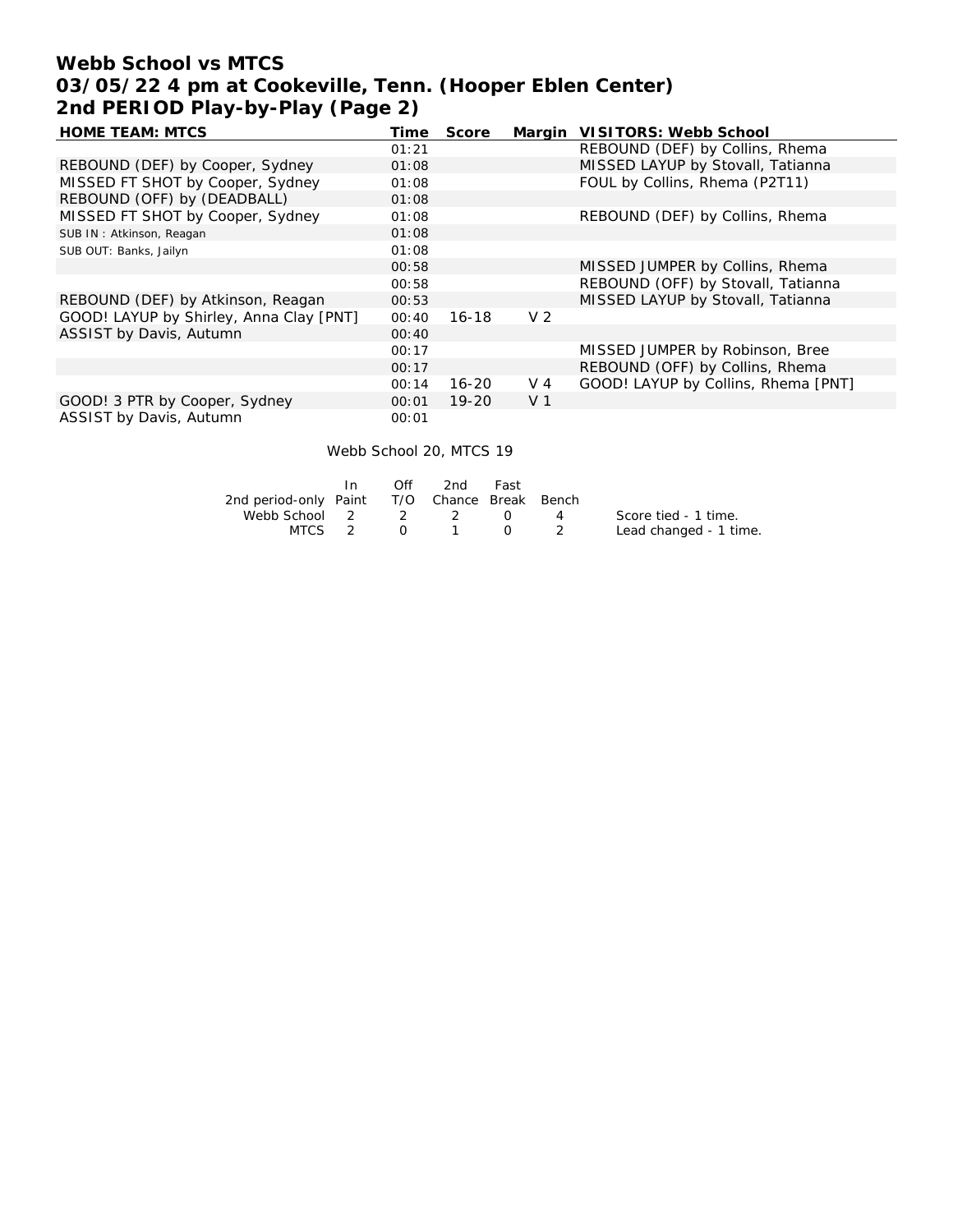# **Webb School vs MTCS 03/05/22 4 pm at Cookeville, Tenn. (Hooper Eblen Center) 3rd PERIOD Play-by-Play (Page 1)**

| HOME TEAM: MTCS                   | Time  | Score     |                | Margin VISITORS: Webb School              |
|-----------------------------------|-------|-----------|----------------|-------------------------------------------|
|                                   | 08:00 |           |                | SUB IN: Collins, Rhema                    |
|                                   | 08:00 |           |                | SUB OUT: Del Rosario, Aalyah              |
| MISSED JUMPER by Atkinson, Reagan | 07:39 |           |                | REBOUND (DEF) by Stovall, Tatianna        |
|                                   | 07:30 |           |                | MISSED JUMPER by Collins, Rhema           |
|                                   | 07:30 |           |                | REBOUND (OFF) by Stovall, Tatianna        |
|                                   | 07:27 | $19 - 22$ | V <sub>3</sub> | GOOD! LAYUP by Stovall, Tatianna [PNT]    |
| MISSED JUMPER by Cooper, Sydney   | 07:07 |           |                | REBOUND (DEF) by Robinson, Bree           |
|                                   | 06:59 | $19 - 24$ | V <sub>5</sub> | GOOD! LAYUP by Stovall, Tatianna [FB/PNT] |
|                                   | 06:59 |           |                | ASSIST by Velez, Angelica                 |
| TIMEOUT 30sec                     | 06:55 |           |                |                                           |
| GOOD! 3 PTR by Banks, Jailyn      | 06:33 | $22 - 24$ | V <sub>2</sub> |                                           |
|                                   |       | $22 - 26$ | V <sub>4</sub> | GOOD! LAYUP by Velez, Angelica [FB/PNT]   |
| FOUL by Cooper, Sydney (P3T1)     | 06:23 |           |                | MISSED FT SHOT by Velez, Angelica         |
|                                   | 06:23 |           |                |                                           |
| REBOUND (DEF) by Cooper, Sydney   | 06:23 |           |                |                                           |
| GOOD! 3 PTR by Davis, Autumn      | 06:14 | $25 - 26$ | V <sub>1</sub> |                                           |
| ASSIST by Banks, Jailyn           | 06:14 |           |                |                                           |
|                                   | 06:01 |           |                | MISSED LAYUP by Collins, Rhema            |
|                                   | 06:01 |           |                | REBOUND (OFF) by Collins, Rhema           |
| FOUL by Cooper, Sydney (P4T2)     | 05:59 |           |                | MISSED FT SHOT by Collins, Rhema          |
|                                   | 05:59 |           |                | REBOUND (OFF) by (DEADBALL)               |
|                                   | 05:59 |           |                | MISSED FT SHOT by Collins, Rhema          |
|                                   | 05:59 |           |                | REBOUND (OFF) by Font, Gal-La             |
| SUB IN: Shirley, Anna Clay        | 05:59 |           |                |                                           |
| SUB OUT: Cooper, Sydney           | 05:59 |           |                |                                           |
|                                   | 05:37 |           |                | MISSED JUMPER by Velez, Angelica          |
|                                   | 05:37 |           |                | REBOUND (OFF) by Collins, Rhema           |
| SUB IN: Shirley, Ellie            | 05:32 |           |                | SUB IN: Del Rosario, Aalyah               |
| SUB OUT: Atkinson, Reagan         | 05:32 |           |                | SUB OUT: Collins, Rhema                   |
|                                   | 05:30 |           |                | MISSED JUMPER by Stovall, Tatianna        |
|                                   | 05:30 |           |                | REBOUND (OFF) by Stovall, Tatianna        |
|                                   | 05:26 |           |                | REBOUND (OFF) by Stovall, Tatianna        |
|                                   | 05:26 |           |                | REBOUND (OFF) by Del Rosario, Aalyah      |
| FOUL by Wisniowski, Sarah (P3T3)  | 05:26 |           |                | MISSED FT SHOT by Del Rosario, Aalyah     |
|                                   | 05:26 |           |                | REBOUND (OFF) by (DEADBALL)               |
|                                   | 05:26 | $25 - 27$ | V <sub>2</sub> | GOOD! FT SHOT by Del Rosario, Aalyah      |
| <b>TIMEOUT TEAM</b>               | 05:06 |           |                |                                           |
| MISSED 3 PTR by Wisniowski, Sarah |       |           |                | REBOUND (DEF) by Stovall, Tatianna        |
|                                   | 04:47 | $25 - 29$ | V <sub>4</sub> |                                           |
|                                   | 04:25 |           |                | GOOD! LAYUP by Del Rosario, Aalyah [PNT]  |
|                                   | 04:10 |           |                | FOUL by Robinson, Bree (P2T1)             |
| TURNOVR by Shirley, Ellie         | 04:03 |           |                |                                           |
|                                   | 03:57 |           |                | FOUL by Del Rosario, Aalyah (P4T2)        |
|                                   | 03:57 |           |                | TURNOVR by Del Rosario, Aalyah            |
| TIMEOUT MEDIA                     | 03:57 |           |                |                                           |
| SUB IN: Atkinson, Reagan          | 03:57 |           |                | SUB IN: Rust, Lauren                      |
|                                   | 03:57 |           |                | SUB OUT: Del Rosario, Aalyah              |
| MISSED 3 PTR by Davis, Autumn     | 03:50 |           |                | REBOUND (DEF) by Font, Gal-La             |
|                                   | 03:30 | $25 - 32$ | V 7            | GOOD! 3 PTR by Robinson, Bree             |
|                                   | 03:30 |           |                | ASSIST by Font, Gal-La                    |
|                                   | 03:01 |           |                | FOUL by Robinson, Bree (P3T3)             |
| TURNOVR by Davis, Autumn          | 02:55 |           |                |                                           |
|                                   | 02:54 |           |                | STEAL by Robinson, Bree                   |
|                                   | 02:51 | $25 - 34$ | V <sub>9</sub> | GOOD! LAYUP by Robinson, Bree [FB/PNT]    |
| FOUL by Davis, Autumn (P1T4)      | 02:40 |           |                |                                           |
| TURNOVR by Davis, Autumn          | 02:40 |           |                |                                           |
| SUB IN: Cooper, Sydney            | 02:40 |           |                |                                           |
| SUB OUT: Shirley, Anna Clay       | 02:40 |           |                |                                           |
| SUB OUT: Wisniowski, Sarah        | 02:40 |           |                |                                           |
|                                   |       |           |                |                                           |
|                                   | 02:25 | $25 - 37$ | V 12           | GOOD! 3 PTR by Robinson, Bree             |
|                                   | 02:25 |           |                | ASSIST by Velez, Angelica                 |
| MISSED LAYUP by Shirley, Ellie    | 02:12 |           |                |                                           |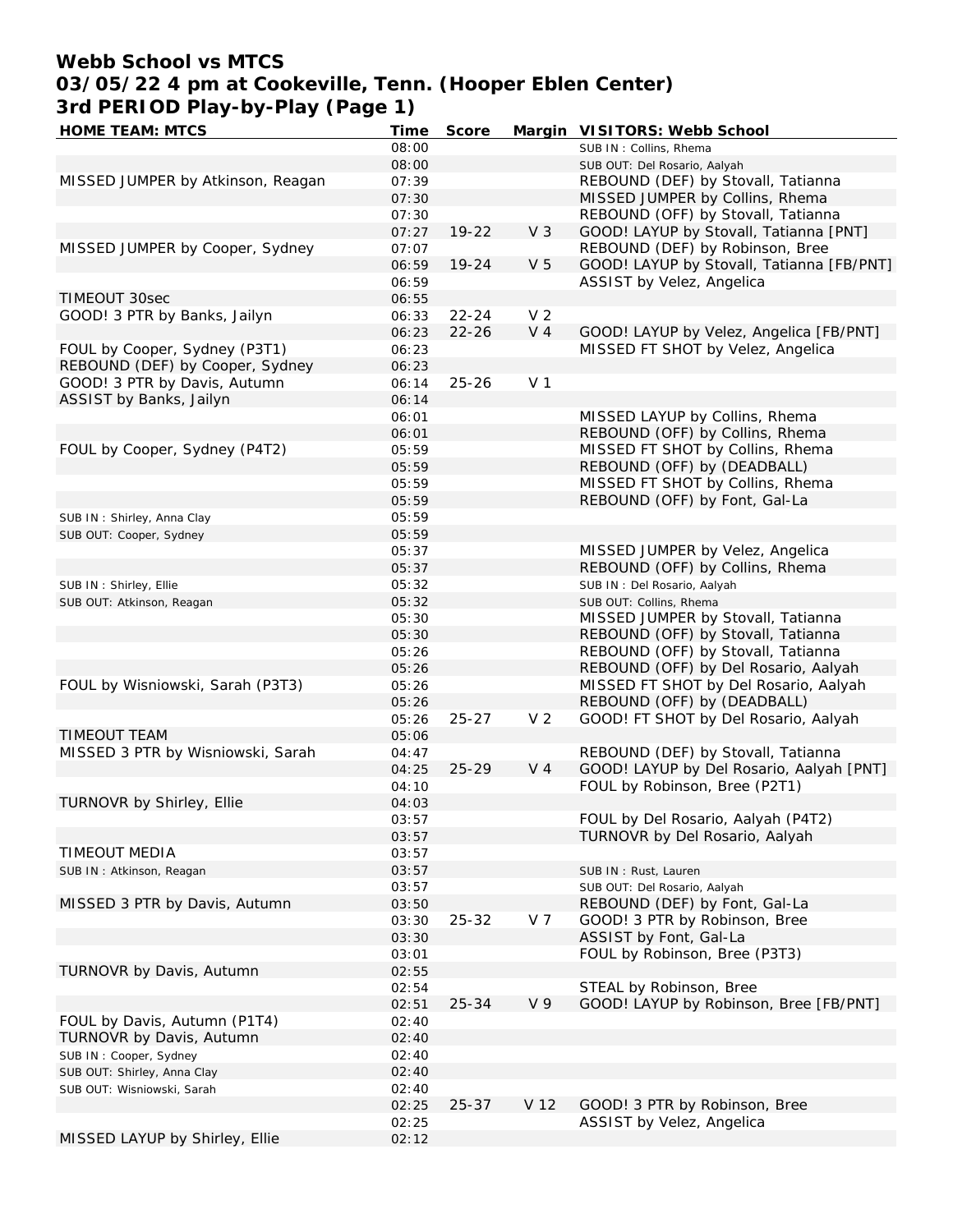## **Webb School vs MTCS 03/05/22 4 pm at Cookeville, Tenn. (Hooper Eblen Center) 3rd PERIOD Play-by-Play (Page 2)**

| <b>HOME TEAM: MTCS</b>             | Time  | Score     |      | Margin VISITORS: Webb School             |
|------------------------------------|-------|-----------|------|------------------------------------------|
| REBOUND (OFF) by (TEAM)            | 02:12 |           |      |                                          |
| MISSED LAYUP by Banks, Jailyn      | 02:07 |           |      |                                          |
| REBOUND (OFF) by Banks, Jailyn     | 02:07 |           |      |                                          |
| MISSED LAYUP by Banks, Jailyn      | 02:05 |           |      |                                          |
| REBOUND (OFF) by Davis, Autumn     | 02:05 |           |      |                                          |
|                                    | 02:01 |           |      | FOUL by Font, Gal-La (P1T4)              |
| MISSED FT SHOT by Davis, Autumn    | 01:49 |           |      |                                          |
| GOOD! FT SHOT by Davis, Autumn     | 01:49 | $26 - 37$ | V 11 | FOUL by Font, Gal-La (P2T5)              |
| REBOUND (OFF) by Davis, Autumn     | 01:47 |           |      |                                          |
| MISSED LAYUP by Banks, Jailyn      | 01:39 |           |      |                                          |
|                                    | 01:38 |           |      | BLOCK by Stovall, Tatianna               |
|                                    | 01:37 |           |      | REBOUND (DEF) by Font, Gal-La            |
|                                    | 01:30 | $26 - 39$ | V 13 | GOOD! JUMPER by Velez, Angelica [FB/PNT] |
| GOOD! LAYUP by Banks, Jailyn [PNT] | 01:08 | $28 - 39$ | V 11 |                                          |
|                                    | 00:53 | 28-41     | V 13 | GOOD! JUMPER by Rust, Lauren [PNT]       |
| TURNOVR by Davis, Autumn           | 00:33 |           |      |                                          |
|                                    | 00:31 |           |      | STEAL by Robinson, Bree                  |
|                                    | 00:28 | $28 - 43$ | V 15 | GOOD! LAYUP by Rust, Lauren [FB/PNT]     |
|                                    | 00:28 |           |      | ASSIST by Robinson, Bree                 |
| MISSED 3 PTR by Atkinson, Reagan   | 00:17 |           |      |                                          |
| REBOUND (OFF) by Shirley, Ellie    | 00:17 |           |      |                                          |
| MISSED JUMPER by Davis, Autumn     | 00:06 |           |      | REBOUND (DEF) by (TEAM)                  |

Webb School 43, MTCS 28

|                                              | In. | Off      | 2nd      | Fast      |          |                         |
|----------------------------------------------|-----|----------|----------|-----------|----------|-------------------------|
| 3rd period-only Paint T/O Chance Break Bench |     |          |          |           |          |                         |
| Webb School 16 7 3                           |     |          |          | - 10 -    | 4        | Score tied - 0 times.   |
| MTCS 2                                       |     | $\Omega$ | $\sim$ 1 | $\bigcup$ | $\sim$ 0 | Lead changed - 0 times. |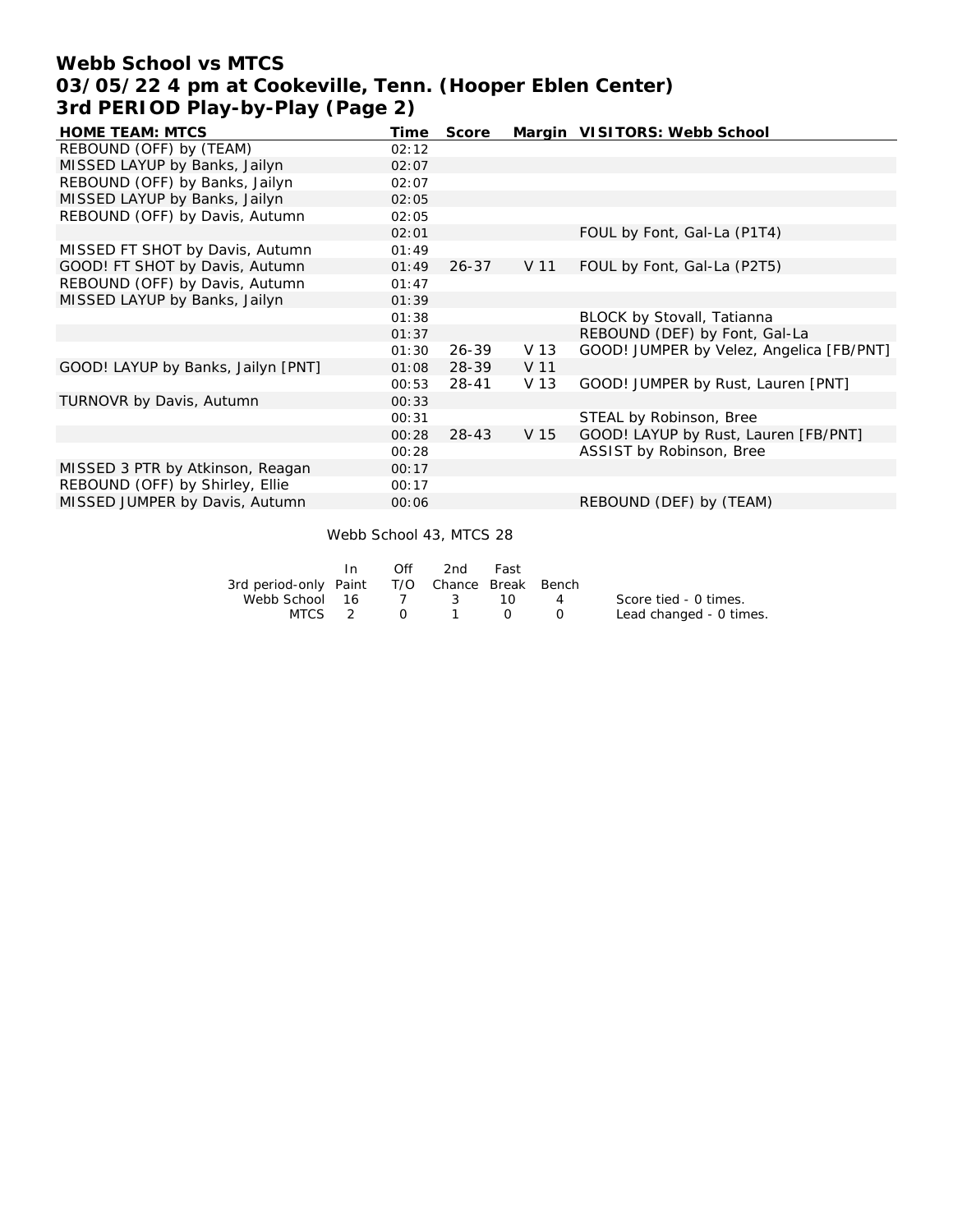### **Webb School vs MTCS 03/05/22 4 pm at Cookeville, Tenn. (Hooper Eblen Center) 4th PERIOD Play-by-Play (Page 1)**<br>HOME TEAM: MTCS **HOME TEAM: MTCS Time Score Margin VISITORS: Webb School**

| HOME TEAM: MTCS                     | Time  | Score     |                 | Margin VISITORS: Webb School           |
|-------------------------------------|-------|-----------|-----------------|----------------------------------------|
| TURNOVR by Shirley, Ellie           | 07:55 |           |                 |                                        |
|                                     | 07:48 |           |                 | TURNOVR by Velez, Angelica             |
| MISSED LAYUP by Banks, Jailyn       | 07:42 |           |                 | REBOUND (DEF) by Velez, Angelica       |
|                                     | 07:26 |           |                 | MISSED 3 PTR by Velez, Angelica        |
|                                     | 07:26 |           |                 | REBOUND (OFF) by Rust, Lauren          |
|                                     | 07:22 | $28 - 45$ | V 17            | GOOD! JUMPER by Rust, Lauren           |
|                                     |       |           |                 |                                        |
| FOUL by Cooper, Sydney (P5T5)       | 07:22 |           |                 | MISSED FT SHOT by Rust, Lauren         |
| REBOUND (DEF) by Banks, Jailyn      | 07:22 |           |                 |                                        |
| SUB IN: Shirley, Ellie              | 07:22 |           |                 |                                        |
| SUB IN: Shirley, Anna Clay          | 07:22 |           |                 |                                        |
| SUB OUT: Cooper, Sydney             | 07:22 |           |                 |                                        |
| SUB OUT: Atkinson, Reagan           | 07:22 |           |                 |                                        |
| MISSED 3 PTR by Banks, Jailyn       | 07:18 |           |                 |                                        |
| REBOUND (OFF) by Shirley, Ellie     | 07:18 |           |                 |                                        |
| GOOD! JUMPER by Davis, Autumn [PNT] | 07:12 | $30 - 45$ | V 15            |                                        |
|                                     | 06:21 | $30 - 47$ | V 17            | GOOD! JUMPER by Rust, Lauren [PNT]     |
|                                     |       |           |                 |                                        |
|                                     | 06:21 |           |                 | ASSIST by Stovall, Tatianna            |
| GOOD! LAYUP by Banks, Jailyn [PNT]  | 06:16 | $32 - 47$ | V 15            |                                        |
| GOOD! FT SHOT by Banks, Jailyn      | 06:16 | $33 - 47$ | V 14            | FOUL by Font, Gal-La (P3T6)            |
|                                     | 06:16 |           |                 | SUB IN: Cannon, Bre'aria               |
|                                     | 06:16 |           |                 | SUB IN: Rust, Lauren                   |
|                                     | 06:16 |           |                 | SUB OUT: Del Rosario, Aalyah           |
|                                     | 06:16 |           |                 | SUB OUT: Font, Gal-La                  |
|                                     | 05:51 | $33 - 49$ | V 16            | GOOD! LAYUP by Stovall, Tatianna [PNT] |
| FOUL by Shirley, Ellie (P2T6)       | 05:51 |           |                 | MISSED FT SHOT by Stovall, Tatianna    |
|                                     |       |           |                 | REBOUND (OFF) by Rust, Lauren          |
|                                     | 05:51 |           |                 |                                        |
| SUB IN: Atkinson, Reagan            | 05:51 |           |                 |                                        |
| SUB OUT: Shirley, Ellie             | 05:51 |           |                 |                                        |
|                                     | 05:49 |           |                 | TURNOVR by Rust, Lauren                |
| MISSED 3 PTR by Wisniowski, Sarah   | 05:40 |           |                 | REBOUND (DEF) by Velez, Angelica       |
| FOUL by Davis, Autumn (P2T7)        | 05:37 | $33 - 50$ | V 17            | GOOD! FT SHOT by Velez, Angelica       |
|                                     | 05:37 | $33 - 51$ | V 18            | GOOD! FT SHOT by Velez, Angelica       |
| MISSED 3 PTR by Davis, Autumn       | 05:28 |           |                 | REBOUND (DEF) by Rust, Lauren          |
|                                     | 05:15 |           |                 | MISSED JUMPER by Rust, Lauren          |
|                                     | 05:15 |           |                 | REBOUND (OFF) by Stovall, Tatianna     |
|                                     | 05:10 | $33 - 53$ | V 20            | GOOD! LAYUP by Stovall, Tatianna [PNT] |
|                                     |       |           |                 |                                        |
| TURNOVR by Davis, Autumn            | 04:52 |           |                 |                                        |
|                                     | 04:51 |           |                 | STEAL by Velez, Angelica               |
|                                     | 04:49 | $33 - 55$ | V 22            | GOOD! LAYUP by Rust, Lauren [FB/PNT]   |
|                                     | 04:49 |           |                 | ASSIST by Velez, Angelica              |
| GOOD! 3 PTR by Wisniowski, Sarah    | 04:38 | $36 - 55$ | V 19            |                                        |
| ASSIST by Davis, Autumn             | 04:38 |           |                 |                                        |
| TIMEOUT TEAM                        | 04:36 |           |                 |                                        |
|                                     | 04:30 |           |                 | FOUL by Stovall, Tatianna (P3T7)       |
|                                     | 04:30 |           |                 | TURNOVR by Stovall, Tatianna           |
| MISSED LAYUP by Davis, Autumn       | 04:18 |           |                 | BLOCK by Stovall, Tatianna             |
|                                     | 04:17 |           |                 | REBOUND (DEF) by Stovall, Tatianna     |
|                                     |       |           |                 |                                        |
| FOUL by Davis, Autumn (P3T8)        | 04:17 |           |                 | MISSED FT SHOT by Stovall, Tatianna    |
|                                     | 04:17 |           |                 | REBOUND (OFF) by Stovall, Tatianna     |
|                                     | 04:17 |           |                 | SUB IN: Del Rosario, Aalyah            |
|                                     | 04:17 |           |                 | SUB OUT: Rust, Lauren                  |
|                                     | 04:14 | $36 - 57$ | V <sub>21</sub> | GOOD! LAYUP by Stovall, Tatianna [PNT] |
| MISSED 3 PTR by Atkinson, Reagan    | 04:02 |           |                 | REBOUND (DEF) by Del Rosario, Aalyah   |
|                                     | 03:55 |           |                 | MISSED LAYUP by Robinson, Bree         |
|                                     | 03:55 |           |                 | REBOUND (OFF) by Stovall, Tatianna     |
| FOUL by Shirley, Anna Clay (P1T9)   | 03:53 | 36-58     | V 22            | GOOD! FT SHOT by Stovall, Tatianna     |
|                                     | 03:53 | $36 - 59$ | V 23            | GOOD! FT SHOT by Stovall, Tatianna     |
| TIMEOUT MEDIA                       | 03:53 |           |                 |                                        |
| SUB IN: Shirley, Ellie              | 03:53 |           |                 |                                        |
| SUB OUT: Shirley, Anna Clay         | 03:53 |           |                 |                                        |
|                                     |       |           | V <sub>21</sub> |                                        |
| GOOD! LAYUP by Davis, Autumn [PNT]  | 03:47 | 38-59     |                 |                                        |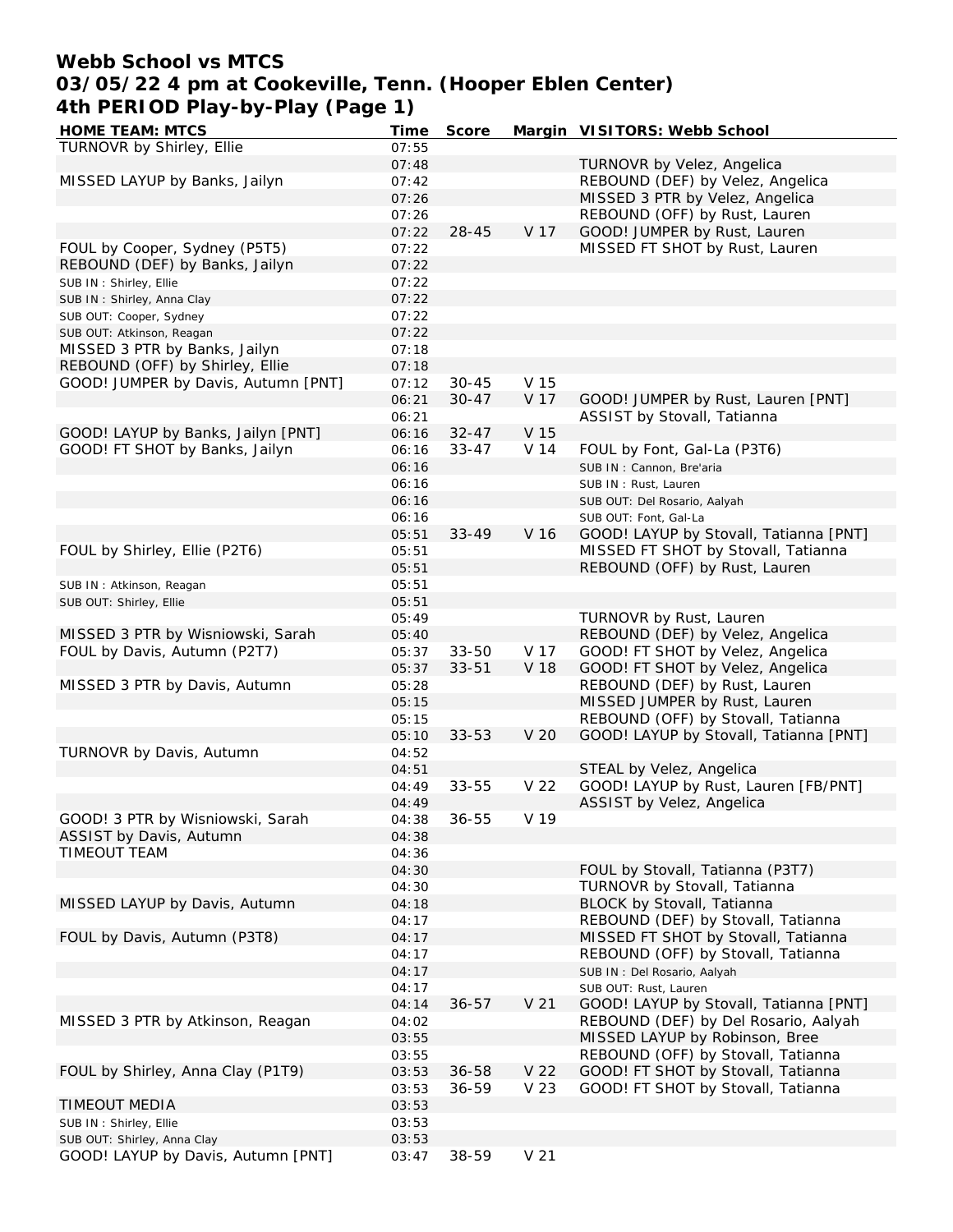## **Webb School vs MTCS 03/05/22 4 pm at Cookeville, Tenn. (Hooper Eblen Center) 4th PERIOD Play-by-Play (Page 2)**

| <b>HOME TEAM: MTCS</b>              | Time  | Score     |                 | Margin VISITORS: Webb School           |
|-------------------------------------|-------|-----------|-----------------|----------------------------------------|
| FOUL by Wisniowski, Sarah (P4T10)   | 03:04 |           |                 | MISSED FT SHOT by Del Rosario, Aalyah  |
|                                     | 03:04 |           |                 | REBOUND (OFF) by (DEADBALL)            |
|                                     | 03:04 | $38 - 60$ | V <sub>22</sub> | GOOD! FT SHOT by Del Rosario, Aalyah   |
| MISSED 3 PTR by Banks, Jailyn       | 02:55 |           |                 |                                        |
| REBOUND (OFF) by Wisniowski, Sarah  | 02:55 |           |                 |                                        |
| GOOD! FT SHOT by Davis, Autumn      | 02:47 | 39-60     | V <sub>21</sub> | FOUL by Robinson, Bree (P4T8)          |
| MISSED FT SHOT by Davis, Autumn     | 02:47 |           |                 | REBOUND (DEF) by Stovall, Tatianna     |
| FOUL by Davis, Autumn (P4T11)       | 02:35 | $39 - 61$ | V <sub>22</sub> | GOOD! FT SHOT by Velez, Angelica       |
|                                     | 02:35 | 39-62     | V 23            | GOOD! FT SHOT by Velez, Angelica       |
| MISSED 3 PTR by Wisniowski, Sarah   | 02:30 |           |                 | REBOUND (DEF) by Velez, Angelica       |
| FOUL by Banks, Jailyn (P3T12)       | 02:26 | $39 - 63$ | V <sub>24</sub> | GOOD! FT SHOT by Velez, Angelica       |
|                                     | 02:26 | 39-64     | V <sub>25</sub> | GOOD! FT SHOT by Velez, Angelica       |
| SUB IN: Shirley, Anna Clay          | 02:26 |           |                 |                                        |
| SUB OUT: Atkinson, Reagan           | 02:26 |           |                 |                                        |
| GOOD! 3 PTR by Davis, Autumn        | 02:19 | $42 - 64$ | V 22            |                                        |
| ASSIST by Banks, Jailyn             | 02:19 |           |                 |                                        |
|                                     | 01:54 |           |                 | FOUL by Velez, Angelica (P3T9)         |
|                                     | 01:54 |           |                 | TURNOVR by Velez, Angelica             |
|                                     | 01:54 |           |                 | SUB IN: McGuff, Keiryn                 |
|                                     | 01:54 |           |                 | SUB OUT: Cannon, Bre'aria              |
| GOOD! JUMPER by Banks, Jailyn [PNT] | 01:44 | 44-64     | V <sub>20</sub> |                                        |
| FOUL by Shirley, Ellie (P3T13)      | 01:33 | $44 - 65$ | V <sub>21</sub> | GOOD! FT SHOT by Velez, Angelica       |
|                                     | 01:33 | 44-66     | V 22            | GOOD! FT SHOT by Velez, Angelica       |
| MISSED 3 PTR by Banks, Jailyn       | 01:22 |           |                 | REBOUND (DEF) by (TEAM)                |
| REBOUND (DEF) by Shirley, Anna Clay | 01:13 |           |                 | MISSED 3 PTR by Robinson, Bree         |
| GOOD! FT SHOT by Banks, Jailyn      | 01:02 | 45-66     | V <sub>21</sub> | FOUL by Velez, Angelica (P4T10)        |
| MISSED FT SHOT by Banks, Jailyn     | 01:02 |           |                 | REBOUND (DEF) by Stovall, Tatianna     |
| SUB IN: Knight, Claire              | 01:02 |           |                 | SUB IN: McInturff, Sophie              |
| SUB IN: Wisniowski, Lindsey         | 01:02 |           |                 | SUB OUT: Robinson, Bree                |
| SUB OUT: Wisniowski, Sarah          | 01:02 |           |                 |                                        |
| SUB OUT: Shirley, Ellie             | 01:02 |           |                 |                                        |
|                                     | 01:00 |           |                 | <b>TIMEOUT TEAM</b>                    |
| SUB IN: Shumake, Claire             | 01:00 |           |                 | SUB IN: Almon-Sanchez, A.              |
| SUB IN: Smith, Riley                | 01:00 |           |                 | SUB IN: Carkuff, Charlotte             |
| SUB OUT: Davis, Autumn              | 01:00 |           |                 | SUB OUT: Stovall, Tatianna             |
| SUB OUT: Banks, Jailyn              | 01:00 |           |                 | SUB OUT: Del Rosario, Aalyah           |
|                                     | 00:54 | 45-68     | V 23            | GOOD! LAYUP by Almon-Sanchez, A. [PNT] |
|                                     | 00:51 |           |                 | ASSIST by McGuff, Keiryn               |
|                                     | 00:51 |           |                 | TIMEOUT 30sec                          |
|                                     | 00:51 |           |                 | SUB IN: Johnson, Kora                  |
|                                     | 00:51 |           |                 | SUB OUT: Almon-Sanchez, A.             |
| GOOD! 3 PTR by Shirley, Anna Clay   | 00:48 | 48-68     | V 20            |                                        |
| SUB IN: Laforte, Joanna             | 00:36 |           |                 | SUB IN: Font, Gal-La                   |
| SUB IN: Owen, Campbell              | 00:36 |           |                 | SUB OUT: Velez, Angelica               |
| SUB OUT: Shirley, Anna Clay         | 00:36 |           |                 |                                        |
| SUB OUT: Wisniowski, Lindsey        | 00:36 |           |                 |                                        |

#### Webb School 68, MTCS 48

|                                              | $\mathsf{In}$ | Off | 2nd          | Fast |         |                         |
|----------------------------------------------|---------------|-----|--------------|------|---------|-------------------------|
| 4th period-only Paint T/O Chance Break Bench |               |     |              |      |         |                         |
| Webb School 12 2 8 2                         |               |     |              |      | - 8 - 8 | Score tied - 0 times.   |
|                                              |               |     | MTCS 8 2 3 0 |      | - 3 - 3 | Lead changed - 0 times. |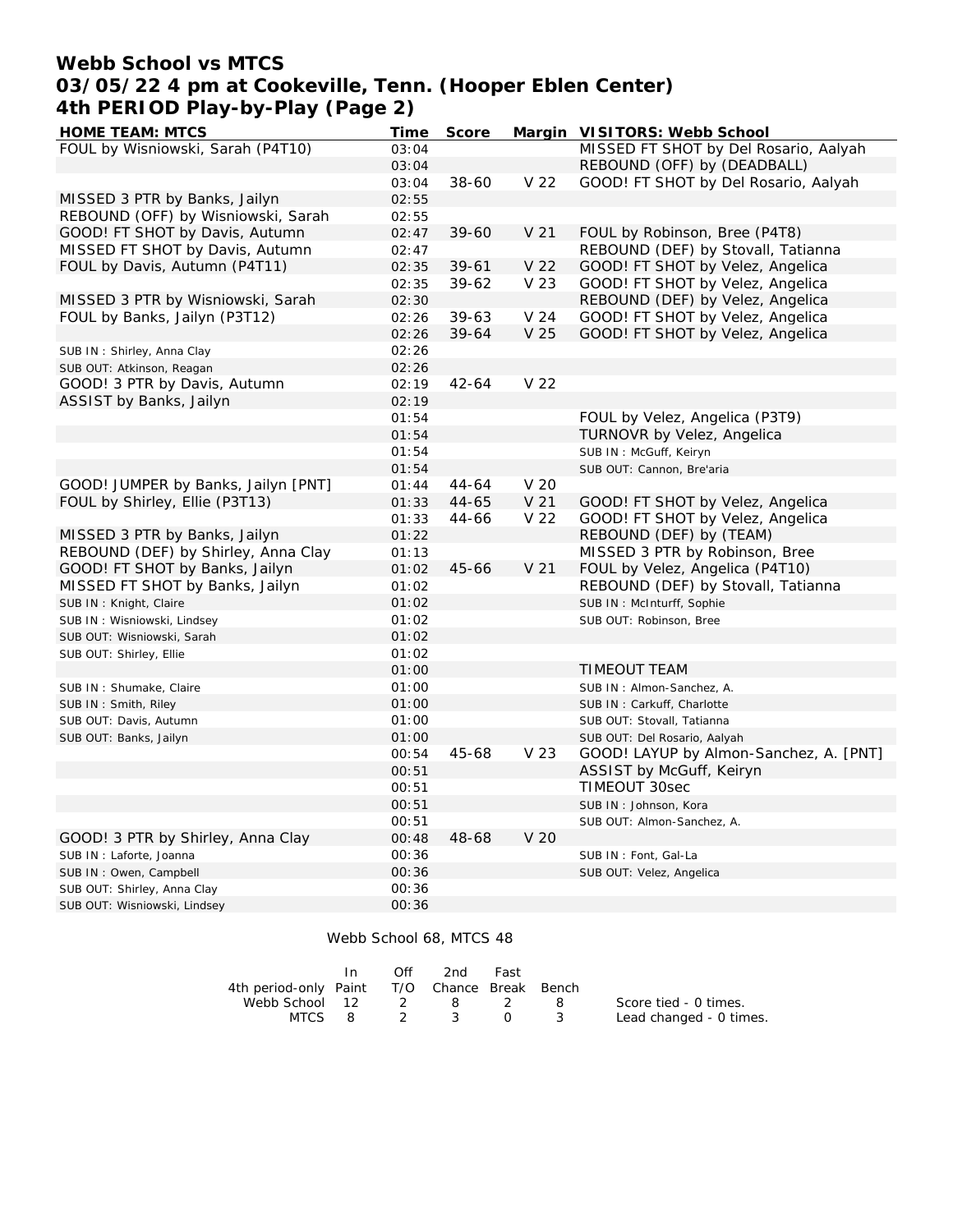### **Official Basketball Box Score -- 1st Period-Only Webb School vs MTCS 03/05/22 4 pm at Cookeville, Tenn. (Hooper Eblen Center)**

**Webb School 11 • 29-6**

|    |                                                                                    |         | Total   | $3-Ptr$               |         | Rebounds       |          |                |               |                |          |          |             |             |                      |
|----|------------------------------------------------------------------------------------|---------|---------|-----------------------|---------|----------------|----------|----------------|---------------|----------------|----------|----------|-------------|-------------|----------------------|
| ## | Player                                                                             |         |         | FG-FGA FG-FGA  FT-FTA |         | Off Def Tot    |          |                | PF            | TP             | A        |          | TO Blk      | <b>Stll</b> | Min                  |
| 01 | Robinson, Bree                                                                     | $\star$ | $2 - 3$ | $2 - 3$               | $O-O$   | Ο              |          |                |               | 6              | O        |          | O           |             | 8                    |
| 04 | Font, Gal-La                                                                       | $\star$ | $O - O$ | $O - O$               | $0 - 0$ | $\Omega$       | $\Omega$ | $\Omega$       | $\Omega$      | $\Omega$       | $\Omega$ | $\Omega$ | $\Omega$    |             | 4                    |
| 05 | Velez, Angelica                                                                    | $\star$ | $O - 1$ | $0 - 1$               | $1 - 2$ | 0              | 0        | O              | $\mathcal{P}$ |                |          | 4        | $\Omega$    |             | 6                    |
| 21 | Stovall, Tatianna                                                                  | $\star$ | $1 - 2$ | $O - O$               | $0 - 2$ |                | $\Omega$ |                |               | $\overline{2}$ | $\Omega$ |          | $\Omega$    | $\Omega$    | 5                    |
| 32 | Del Rosario, Aalyah                                                                | $\star$ | $O - O$ | $0 - 0$               | $O-O$   | 0              | 3        | 3              |               | Ο              |          | $\Omega$ | $\Omega$    | 0           | 6                    |
| 15 | Cannon, Bre'aria                                                                   |         | $1 - 1$ | $O - O$               | $O - O$ | $\overline{O}$ | $\Omega$ | $\Omega$       | Ο             | $\overline{2}$ | $\Omega$ | $\Omega$ | $\mathbf 0$ | $\Omega$    | 4                    |
| 22 | Rust, Lauren                                                                       |         | $0 - 2$ | $O-O$                 | $0 - 0$ |                | $\Omega$ |                | O             | Ο              | $\Omega$ | $\Omega$ | $\Omega$    |             | 2                    |
| 23 | Collins, Rhema                                                                     |         | $O - O$ | $O - O$               | $O - O$ | $\Omega$       | $\Omega$ | 0              |               | O              | $\Omega$ | $\Omega$ | $\Omega$    | 0           |                      |
|    | Team                                                                               |         |         |                       |         | 0              | 2        | 2              |               |                |          |          |             |             |                      |
|    | Totals                                                                             |         | $4 - 9$ | 2-4                   | $1 - 4$ | $\overline{2}$ | 6        | 8 <sup>1</sup> | 6             | 11             | 2        | 6        | $\Omega$    | 2           |                      |
|    | $FG \%$ :<br>44.4%<br>$4 - 9$<br>3FG %:<br>$2 - 4$<br>50.0%<br>FT%<br>25.0%<br>1-4 |         |         |                       |         |                |          |                |               |                |          |          |             |             | Deadball<br>Rebounds |

#### **MTCS 13 • 26-9**

|    |                                                                                            |         | Total    | 3-Ptr                 |         | Rebounds      |          |                |               |                |          |               |                |                |                                  |
|----|--------------------------------------------------------------------------------------------|---------|----------|-----------------------|---------|---------------|----------|----------------|---------------|----------------|----------|---------------|----------------|----------------|----------------------------------|
| ## | Player                                                                                     |         |          | FG-FGA FG-FGA  FT-FTA |         | Off Def Tot   |          |                | PF            | TP             | A        | TO.           | Blk Stl        |                | Min                              |
| 05 | Davis, Autumn                                                                              | $\star$ | $0 - 2$  | $O - 1$               | $0 - 0$ |               | Ο        |                | O             | $\Omega$       | 4        | Ω             | O              |                | 8                                |
| 10 | Atkinson, Reagan                                                                           | $\star$ | $O - O$  | $0 - 0$               | $0 - 0$ | $\Omega$      | $\Omega$ | $\overline{O}$ | 2             | $\overline{O}$ | $\Omega$ | $\Omega$      | $\overline{0}$ | ΟI             | $0+$                             |
| 20 | Wisniowski, Sarah                                                                          | $\star$ | $3 - 3$  | $1 - 1$               | $0 - 1$ |               | $\Omega$ |                |               |                | 0        | $\Omega$      | $\circ$        | 0              | 8                                |
| 22 | Cooper, Sydney                                                                             | $\star$ | $0 - 1$  | $0-0$                 | $0-0$   | $\mathcal{O}$ |          |                |               | $\Omega$       | $\Omega$ |               |                |                | 8                                |
| 23 | Banks, Jailyn                                                                              | $\star$ | $2 - 6$  | $O - 1$               | $O-O$   | O             |          | $\mathbf 1$    | $\mathcal{P}$ | 4              |          | $\mathcal{P}$ | $\Omega$       | 0              | 8                                |
| 24 | Shirley, Anna Clay                                                                         |         | $1 - 1$  | $O - O$               | $0 - 0$ | $\Omega$      |          | $\mathbf{1}$   | $\Omega$      | $\overline{2}$ | $\Omega$ | $\Omega$      | $\Omega$       | $\Omega$       | $\overline{7}$                   |
|    | Team                                                                                       |         |          |                       |         | 0             | 0        | 0              |               |                |          |               |                |                |                                  |
|    | Totals                                                                                     |         | $6 - 13$ | $1 - 3$               | $0 - 1$ | 2             | 3        | 5              | 6             | 13             | 5        | 3             |                | $\overline{2}$ |                                  |
|    | $FG \%$ :<br>$6 - 13$<br>46.2%<br>3FG %:<br>33.3%<br>$1 - 3$<br>$FT%$ :<br>0.0%<br>$O - 1$ |         |          |                       |         |               |          |                |               |                |          |               |                |                | Deadball<br>Rebounds<br>$\Omega$ |

Officials: Matt Spraker, Chris Brooks, Matt Queener Technical fouls: Webb School-None. MTCS-None. Attendance:

2022 TSSAA Division II Class A Girls Basketball Championship

| Score by periods      | 1st           | 2nd | 3rd | 4th | ~otal  |                     | In    | Off | 2nd    | Fast         |       |
|-----------------------|---------------|-----|-----|-----|--------|---------------------|-------|-----|--------|--------------|-------|
| <b>Webb</b><br>School | $\sim$        |     |     |     | -11    | Points              | Paint | T/C | Chance | <b>Break</b> | Bench |
| <b>MTCS</b>           | $\Omega$<br>J |     |     |     | $\sim$ | WEBB<br><b>MTCS</b> |       |     |        |              |       |

Last FG - WEBB 1st-03:20, MTCS 1st-00:22.

Largest lead - WEBB by 7 1st-04:58, MTCS by 2 1st-00:22. WEBB led for 04:59. MTCS led for 24:22. Game was tied for -5:-21. Score tied - 1 time. Lead changed - 1 time.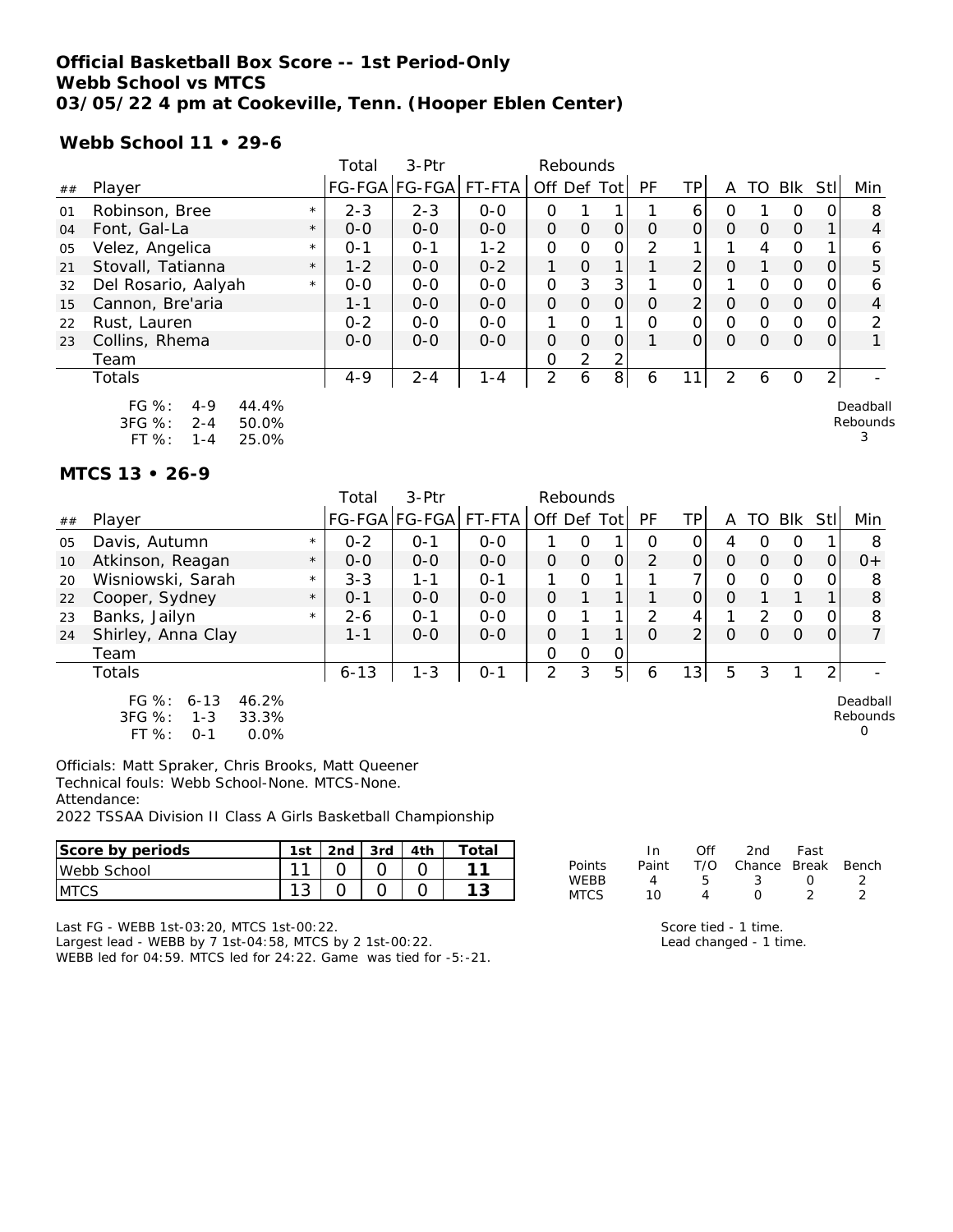### **Official Basketball Box Score -- 2nd Period-Only Webb School vs MTCS 03/05/22 4 pm at Cookeville, Tenn. (Hooper Eblen Center)**

#### **Webb School 9 • 29-6**

|    |                                                                                           |         | Total    | 3-Ptr         |         |                | Rebounds      |               |          |                |             |          |                |                |                      |
|----|-------------------------------------------------------------------------------------------|---------|----------|---------------|---------|----------------|---------------|---------------|----------|----------------|-------------|----------|----------------|----------------|----------------------|
| ## | Player                                                                                    |         |          | FG-FGA FG-FGA | FT-FTA  |                |               | Off Def Tot   | PF       | TPI            | A           | TO.      | Blk            | Stll           | Min                  |
| 01 | Robinson, Bree                                                                            | $\star$ | $1 - 4$  | $1 - 2$       | $2 - 2$ | 0              | 3             | 3             | 0        | 5.             | O           | 0        | 0              | $\overline{O}$ | 8                    |
| 05 | Velez, Angelica                                                                           | $\star$ | $0 - 1$  | $0 - 0$       | $0 - 0$ | $\Omega$       |               | $\mathbf 1$   | $\Omega$ | 0              |             | 2        | $\overline{0}$ | 0              | 8                    |
| 21 | Stovall, Tatianna                                                                         | $\star$ | $0 - 2$  | $O-O$         | $O-O$   | 1              | $\mathcal{P}$ | 3             |          | 0              | $\Omega$    | $\Omega$ | $\mathcal{O}$  | 0              | 3                    |
| 32 | Del Rosario, Aalyah                                                                       | $\star$ | $O - O$  | $O - O$       | $0 - 2$ | $\Omega$       |               | $\mathbf{1}$  | 2        | $\Omega$       | O           |          |                | 0              |                      |
| 15 | Cannon, Bre'aria                                                                          |         | $0 - 1$  | $O - 1$       | $0 - 2$ | 0              | $\Omega$      | 0             | O        | $\Omega$       | $\mathbf 0$ | $\Omega$ | $\circ$        | O.             | 8                    |
| 22 | Rust, Lauren                                                                              |         | $O - O$  | $O-O$         | $2 - 2$ | $\Omega$       | $\mathbf{O}$  | $\mathcal{O}$ |          | 2              | $\Omega$    | $\Omega$ | 1              | $\overline{O}$ | 6                    |
| 23 | Collins, Rhema                                                                            |         | $1 - 3$  | $O - 1$       | $O-O$   |                | 5             | 6             |          | $\mathfrak{D}$ | $\Omega$    | 0        | $\mathbf 0$    | $\Omega$       | 4                    |
|    | Team                                                                                      |         |          |               |         | O              |               |               |          |                |             |          |                |                |                      |
|    | Totals                                                                                    |         | $2 - 11$ | $1 - 4$       | $4 - 8$ | $\overline{2}$ | 13            | 15            | 5        | 9              |             | 3        | 2              | $\overline{O}$ |                      |
|    | $FG \%$ :<br>$2 - 11$<br>18.2%<br>3FG %:<br>25.0%<br>$1 - 4$<br>FT %:<br>50.0%<br>$4 - 8$ |         |          |               |         |                |               |               |          |                |             |          |                |                | Deadball<br>Rebounds |

#### **MTCS 6 • 26-9**

|    |                                                                                       | Total    | $3-$ Ptr              |         | Rebounds    |          |                |          |                |              |          |                |      |                      |
|----|---------------------------------------------------------------------------------------|----------|-----------------------|---------|-------------|----------|----------------|----------|----------------|--------------|----------|----------------|------|----------------------|
| ## | Player                                                                                |          | FG-FGA FG-FGA  FT-FTA |         | Off Def Tot |          |                | PF       | TPI            | A            | TO       | Blk            | Stll | Min                  |
| 05 | Davis, Autumn<br>$\star$                                                              | $O - 1$  | $0 - 0$               | $O - 1$ |             |          | 2              | Ο        | 0              | 2            |          | 0              |      | 8                    |
| 10 | Atkinson, Reagan<br>$\star$                                                           | $O - O$  | $O - O$               | $O - O$ | 0           |          | 1.             | $\Omega$ | $\Omega$       | $\Omega$     | $\Omega$ | $\mathbf 0$    | 0    |                      |
| 20 | Wisniowski, Sarah<br>$\star$                                                          | $0 - 1$  | $0 - 1$               | $0 - 0$ | 0           |          | 1              |          | 0              | $\Omega$     | $\Omega$ | $\mathbf 0$    | Ο    | 2                    |
| 22 | Cooper, Sydney<br>$\star$                                                             | $1 - 6$  | $1 - 2$               | $0 - 2$ | $\Omega$    | 2        | $\overline{2}$ |          | 3 <sup>1</sup> | $\mathbf{O}$ | $\Omega$ | $\overline{0}$ |      | 8                    |
| 23 | Banks, Jailyn<br>$\star$                                                              | $0 - 2$  | $0 - 0$               | $1 - 2$ |             |          | 2              | O        | 1              | $\Omega$     | $\Omega$ | 0              | Ω    | 6                    |
| 04 | Shirley, Ellie                                                                        | $0 - 0$  | $0 - 0$               | $0 - 1$ | $\Omega$    |          | 1              |          | $\Omega$       | $\Omega$     | $\Omega$ | $\mathbf 0$    | 0    | 3                    |
| 21 | Wisniowski, Lindsey                                                                   | $0 - 0$  | $0 - 0$               | $0 - 0$ | $\Omega$    | $\Omega$ | 0              |          | 0              | $\Omega$     | $\Omega$ | $\mathbf 0$    | Ω    |                      |
| 24 | Shirley, Anna Clay                                                                    | $1 - 3$  | $0 - 2$               | $0 - 0$ | 0           | 2        | $\overline{2}$ | O        | $\overline{2}$ | $\Omega$     | 0        | $\Omega$       | Ο    | 8                    |
|    | Team                                                                                  |          |                       |         | 0           | 0        | 0              |          |                |              |          |                |      |                      |
|    | Totals                                                                                | $2 - 13$ | $1 - 5$               | 1-6     | 2           | 9        | 11             | 4        | 6              | 2            |          | 0              | 2    |                      |
|    | FG $\%$ :<br>$2 - 13$<br>15.4%<br>3FG %:<br>$1 - 5$<br>20.0%<br>FT %:<br>16.7%<br>1-6 |          |                       |         |             |          |                |          |                |              |          |                |      | Deadball<br>Rebounds |

Officials: Matt Spraker, Chris Brooks, Matt Queener Technical fouls: Webb School-None. MTCS-None. Attendance: 2022 TSSAA Division II Class A Girls Basketball Championship

| Score by periods | 1st | 2 <sub>nd</sub> | 2rd | 4th | 'otai |                            |
|------------------|-----|-----------------|-----|-----|-------|----------------------------|
| Webb School      |     |                 |     |     |       | Points                     |
| <b>MTCS</b>      |     | ີ               |     |     |       | <b>WEBB</b><br><b>MTCS</b> |

Last FG - WEBB 2nd-00:14, MTCS 2nd-00:01.

Largest lead - WEBB by 7 1st-04:58, MTCS by 2 1st-00:22.

WEBB led for 18:09. MTCS led for -4:-23. Game was tied for 02:14.

|        | In    | ∩ff | 2nd                    | Fast             |  |
|--------|-------|-----|------------------------|------------------|--|
| Points | Paint |     | T/O Chance Break Bench |                  |  |
| WFBB   |       |     |                        | $\left( \right)$ |  |
| MTCS   |       |     |                        | $\left( \right)$ |  |

Score tied - 1 time. Lead changed - 1 time.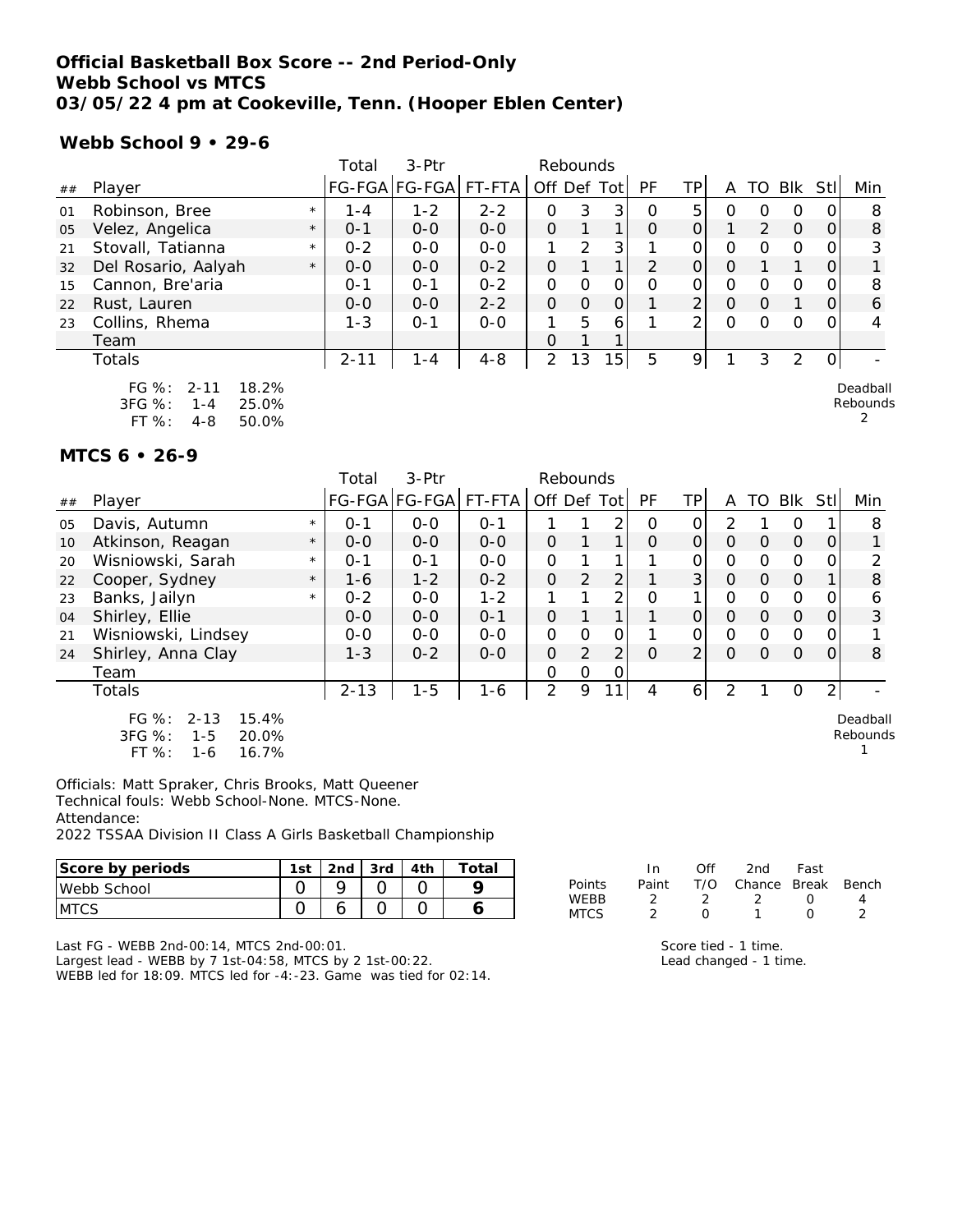### **Official Basketball Box Score -- 3rd Period-Only Webb School vs MTCS 03/05/22 4 pm at Cookeville, Tenn. (Hooper Eblen Center)**

**Webb School 23 • 29-6**

|    |                                                                               |         | Total     | 3-Ptr         |         | Rebounds    |          |                |                |                 |          |          |                |                |                      |
|----|-------------------------------------------------------------------------------|---------|-----------|---------------|---------|-------------|----------|----------------|----------------|-----------------|----------|----------|----------------|----------------|----------------------|
| ## | Player                                                                        |         |           | FG-FGA FG-FGA | FT-FTA  | Off Def Tot |          |                | PF             | TPI             | A        | TO       | <b>BIK</b>     | Stll           | Min                  |
| 01 | Robinson, Bree                                                                | $\star$ | $3 - 3$   | $2 - 2$       | $O-O$   | $\Omega$    |          |                | $\mathcal{P}$  | 8               |          | 0        | 0              | 2              | 8                    |
| 04 | Font, Gal-La                                                                  | $\star$ | $O - O$   | $O-O$         | $0 - 0$ |             | 2        | 3 <sup>1</sup> | $\overline{2}$ | $\Omega$        |          | $\Omega$ | $\Omega$       | 0              | 8                    |
| 05 | Velez, Angelica                                                               | $\star$ | $2 - 3$   | $0 - 0$       | $0 - 1$ | $\mathbf 0$ | $\Omega$ | 0              | Ο              | 4               | 2        | $\Omega$ | $\mathbf 0$    | 0              | 8                    |
| 21 | Stovall, Tatianna                                                             | $\star$ | $2 - 3$   | $O - O$       | $O - O$ | 3           | 2        | 5              | $\Omega$       | 4               | $\Omega$ | $\Omega$ |                | $\Omega$       | 8                    |
| 32 | Del Rosario, Aalyah                                                           | $\star$ | 1-1       | $0 - 0$       | $1 - 2$ |             | O        | 1              |                | 3 <sup>1</sup>  | $\Omega$ |          | 0              | 0              |                      |
| 22 | Rust, Lauren                                                                  |         | $2 - 2$   | $0 - 0$       | $0 - 0$ | $\Omega$    | $\Omega$ | 0              | 0              | $\vert 4 \vert$ | $\Omega$ | $\Omega$ | $\overline{0}$ | $\overline{O}$ | 3                    |
| 23 | Collins, Rhema                                                                |         | $0 - 2$   | $O-O$         | $0 - 2$ | 2           | $\Omega$ | 2              | O              | 0               | $\Omega$ | 0        | 0              | $\Omega$       | 2                    |
|    | Team                                                                          |         |           |               |         | O           |          |                |                |                 |          |          |                |                |                      |
|    | Totals                                                                        |         | $10 - 14$ | $2 - 2$       | $1 - 5$ | 7           | 6        | 3              | 5              | 23              | 4        |          |                | 2 <sub>1</sub> |                      |
|    | FG %: 10-14<br>71.4%<br>3FG %:<br>100.0<br>$2 - 2$<br>$FT$ %:<br>20.0%<br>1-5 |         |           |               |         |             |          |                |                |                 |          |          |                |                | Deadball<br>Rebounds |

#### **MTCS 9 • 26-9**

|    |                                                                                          |         | Total    | 3-Ptr                | Rebounds |               |                |          |                |          |          |          |          |             |                                  |
|----|------------------------------------------------------------------------------------------|---------|----------|----------------------|----------|---------------|----------------|----------|----------------|----------|----------|----------|----------|-------------|----------------------------------|
| ## | Player                                                                                   |         |          | FG-FGA FG-FGA FT-FTA |          | Off Def Tot   |                |          | PF             | ΤP       | A        | TO.      | Blk      | <b>StII</b> | Min                              |
| 05 | Davis, Autumn                                                                            | $\star$ | $1 - 3$  | $1 - 2$              | $1 - 2$  | 2             | $\Omega$       | 2        |                | 4        | O        | 3        | $\Omega$ |             | 8                                |
| 10 | Atkinson, Reagan                                                                         | $\star$ | $0 - 2$  | $O - 1$              | $0 - 0$  | $\Omega$      | $\overline{O}$ | $\Omega$ | $\Omega$       | $\Omega$ | $\Omega$ | $\Omega$ | $\Omega$ | $\Omega$    | 5                                |
| 20 | Wisniowski, Sarah                                                                        | $\star$ | $0 - 1$  | $O - 1$              | $0-0$    | $\Omega$      | 0              | O        |                | Ο        | $\Omega$ | $\Omega$ | $\Omega$ |             | 5                                |
| 22 | Cooper, Sydney                                                                           | $\star$ | $0 - 1$  | $O - O$              | $O - O$  | $\mathcal{O}$ |                |          | $\overline{2}$ | $\Omega$ | $\Omega$ | $\Omega$ | $\Omega$ | O           | 4                                |
| 23 | Banks, Jailyn                                                                            | $\star$ | $2 - 5$  | 1-1                  | $O-O$    |               | O              |          | $\Omega$       | 5        |          | $\Omega$ | $\Omega$ |             | 8                                |
| 04 | Shirley, Ellie                                                                           |         | $0 - 1$  | $O - O$              | $O - O$  |               | $\Omega$       |          | $\Omega$       | $\Omega$ | $\Omega$ |          | $\Omega$ | $\Omega$    | 5                                |
| 24 | Shirley, Anna Clay                                                                       |         | $0 - 0$  | $0 - 0$              | $0 - 0$  | O             | $\Omega$       | O        | 0              | $\Omega$ | $\Omega$ |          | $\Omega$ |             | 3                                |
|    | Team                                                                                     |         |          |                      |          |               | $\Omega$       |          |                |          |          |          |          |             |                                  |
|    | Totals                                                                                   |         | $3 - 13$ | $2 - 5$              | $1 - 2$  | 5             |                | 6        | 4              | 9        |          | 4        | 0        |             |                                  |
|    | FG $%$ :<br>$3 - 13$<br>23.1%<br>3FG %:<br>$2 - 5$<br>40.0%<br>FT %:<br>$1 - 2$<br>50.0% |         |          |                      |          |               |                |          |                |          |          |          |          |             | Deadball<br>Rebounds<br>$\Omega$ |

Officials: Matt Spraker, Chris Brooks, Matt Queener Technical fouls: Webb School-None. MTCS-None. Attendance:

2022 TSSAA Division II Class A Girls Basketball Championship

| Score by periods | 1st | 2nd | 3rd         | 4th | $\tau$ otal  |                     | In           | Of' | 2nd          | Fast         |       |
|------------------|-----|-----|-------------|-----|--------------|---------------------|--------------|-----|--------------|--------------|-------|
| Webb School      |     |     | $\cap$<br>້ |     | $\cap$<br>∠J | Points              | Paint        | T/C | $\cap$ hance | <b>Break</b> | Bench |
| <b>MTCS</b>      |     |     |             |     |              | WEBB<br><b>MTCS</b> | <sub>c</sub> |     |              | 10           |       |

Last FG - WEBB 3rd-00:28, MTCS 3rd-01:08.

Largest lead - WEBB by 15 3rd-00:28, MTCS by 2 1st-00:22. WEBB led for 08:00. MTCS led for 00:00. Game was tied for 00:00. Score tied - 0 times. Lead changed - 0 times.